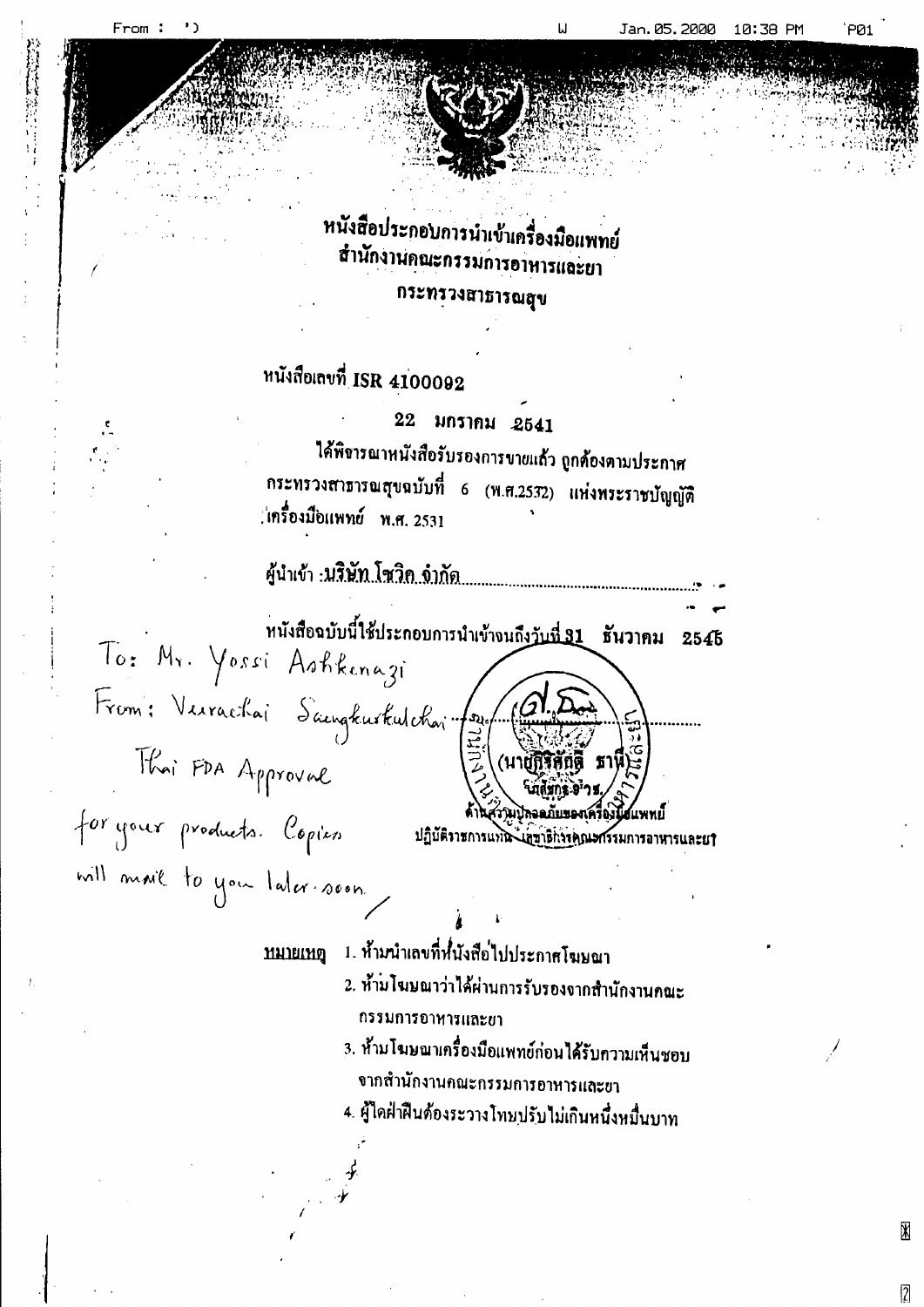A CAR CARACTER CAR A CARACTER DI CONTE משרד חבריאות Ministry of Health ורושלים Jerusalem

אגף תרוסחות Pharmaceutical Division

#### CERTIFICATE OF FREE SALE.

Manufacturer:

Aerotel Ltd.

Heartline Products:

Address:

Products list:

#300, #300E, H400, H400E, H400V, H1001, H2002, H2000 / H2500 / Heartview, Heartview-P3, P8, P12, Telelink, Endeation Receiving Console, 2014

5 Hazoref Street, Holon 58856 ISRAEL

The Ministry of Health certifies that the above mentioned products are manufactured in Israel and manufacture preely sold in the country



Batya Haran AM. 569 arm Acting Dire Pharmaceutidaf Ministry of He fusalem

#### Date: September 28, 1995

Certified hereby that the seal and ניתן בזה אישור כי signature appearing above are the החותם והחתימה seal of the Ministry of Health and המופיעים לעול, הם the signature of Mgr. Batya Haran, חותם משרד הכריאות Acting Director, Pharmaceutical וחתימת ידח של Division, Ministry of Health, מגר' כתיה הלן Jerusalem, Israel ראש אנף הרוקחות (נפועל)

מנחל המחלקה הקונסולרית pirector of the Consular Division printing Ministry of Foreign Affairs, Jerus Frem משרד החוץ, ירושליט|וֶ



Horkania 8a street. is restriction of the annual contract

UC. 02-705797 .JU Pais encarracional

רחי הורקנית שאי ירושלים, למכתהום תר. 1174 ורשלים מגדון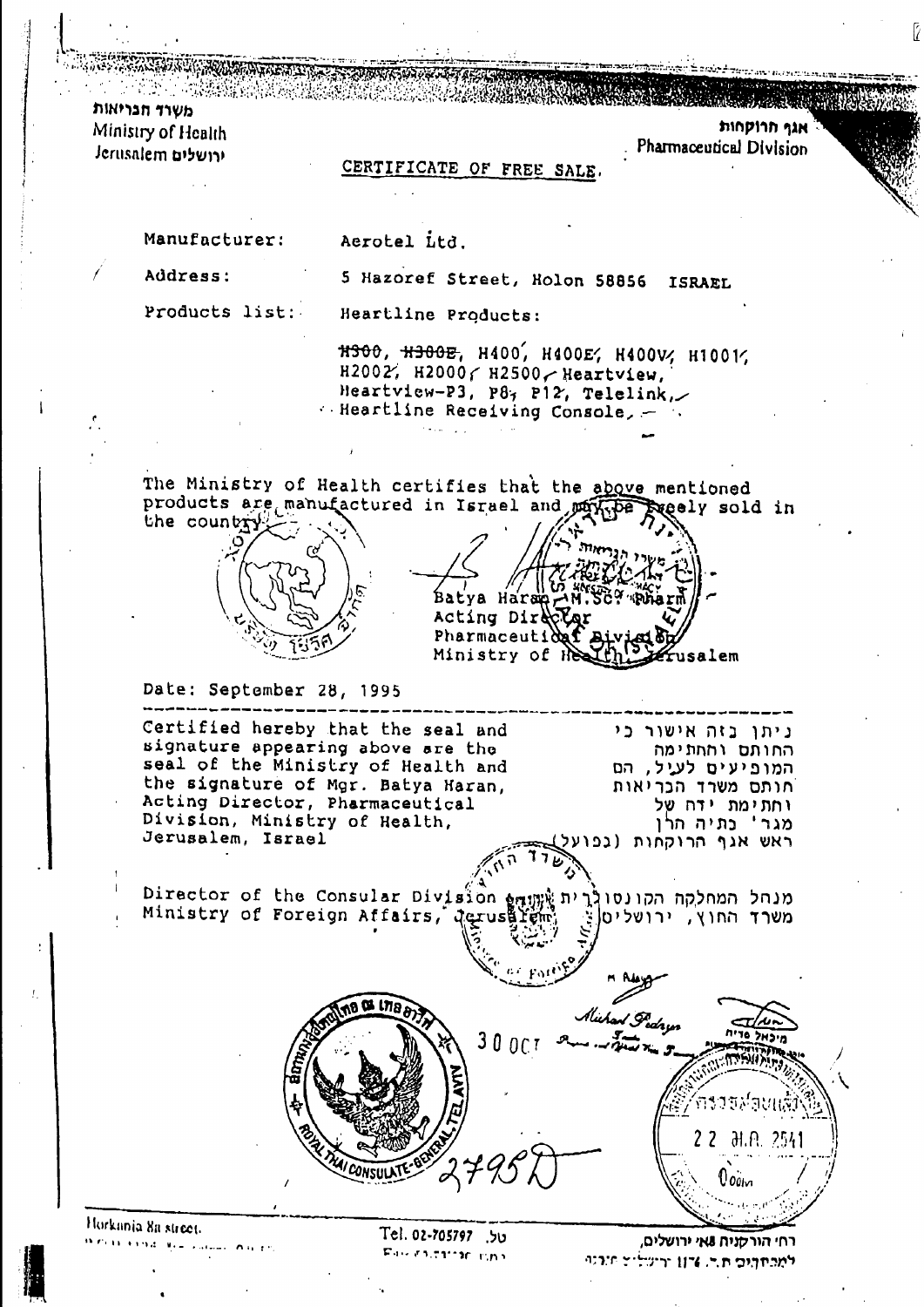$\cdot$  ) From: Jan. 05.2000 10:38 PM PØ2 ा अनुसार का सुरू<br>जनसङ्ख्या יווקף מינויי לפי כפיף מכנון להוק au accordance of my appenniment uncer-Section 45(a) of the Hondries Law, ולוסו יונים תעליו- - ספו. אני 5736-1976. I hereby antiquidate<br>the scal and signature of  $\Box$ minister proton assessor and was  $\mathbb{R}^{(n)}$ ה האינו המש Notary, allived to the document שנחת מו ביי<sup>ל</sup>ינדי. بالواوان ولروية appearing above / overleaf / attached the e conf לדף ∠ המצורון לולה. hereto. ו חבנ HABSHA 4 H **TRL AVIV.**  $\mathbf{r}$ 7.  $S \subseteq$ ניתן בזה אישור כי CERTIFIED HEREBY THAT<br>THE SEAL AND SIGNATURE<br>APPEARING ABOVE/OVERLEAF החותם והחתימה המופיעים לעיל/ מעבר לדף ה חופם משרד ARE THE SEAL OF THE MINISTRY OF REGISTRAR, MAGISTRATE'S COURT ושם בית משפט השלום וחתימת ידו/פרשל מר√ת AND THE SIGNATURE OF MR/MS.  $\curvearrowleft$   $\curvearrowright$ へん  $\overline{H}$ משרד החוץ<br>ירושלים MINISTRY OF FOREIGN AFFAIRS JERUSALEM מה)<br>מ SIGNATURE **IDIT LAPIDET** למ SECOND BECRETARY / שוכיר שני / I, Eddy S. Strod, Henorary Consul General m Offaire<br>ision. of Thailand in Israel, hereby cartify that the sept and signature appearing above are seal of the Virion true signature of onsular 8 JAN ารวัง อิฬอปะแล้ว  $22<sup>2</sup>$ .al.n. 2541 **EDDY S. STROD** RE That Mojeny's Consul General  $0$ อบักา Yüdaya 371,49699801 まかなし にっちゃ